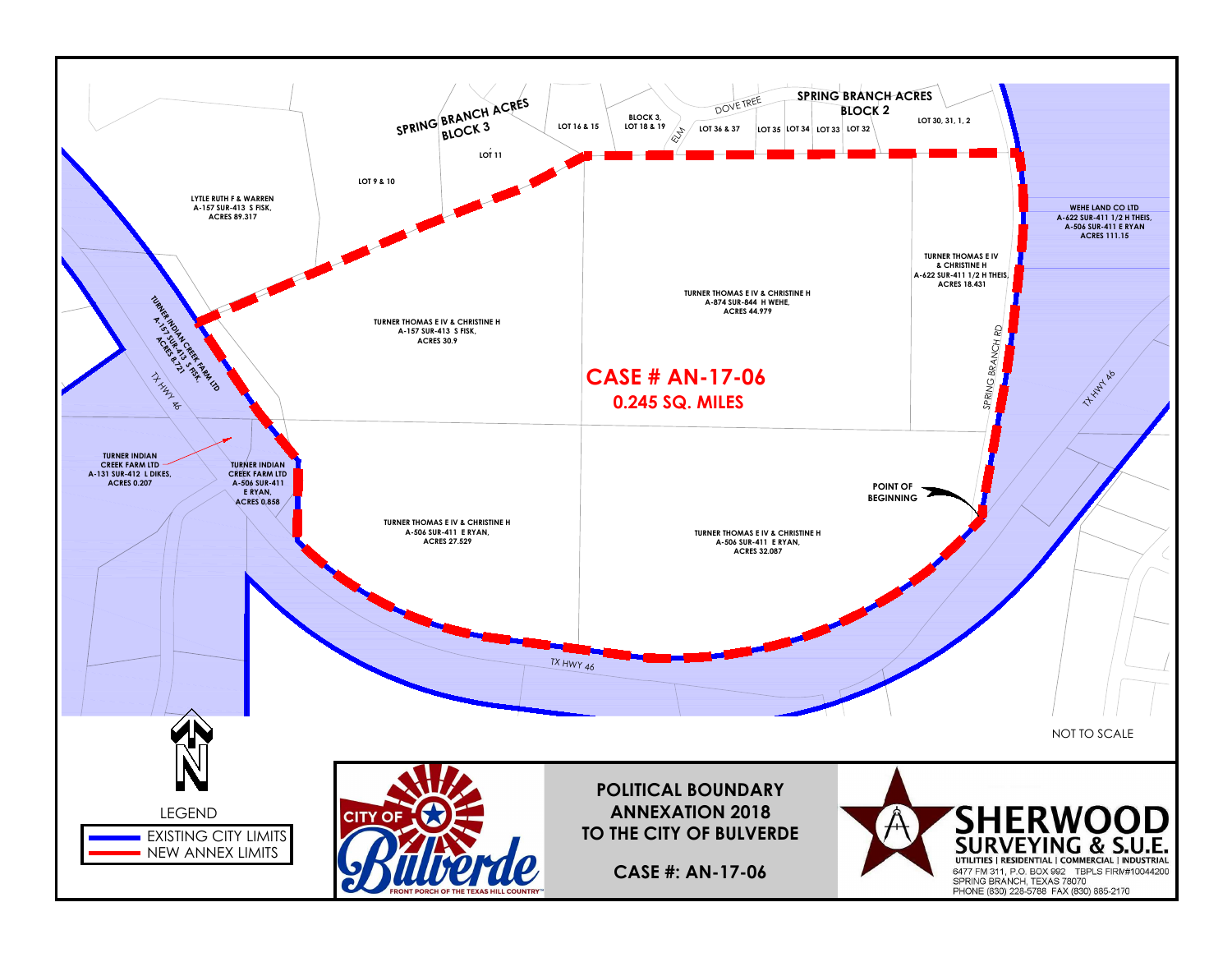## **PHASE 4**

## FIELD NOTE DESCRIPTION OF APPROXIMATELY 0.245 SQUARE MILES FOR POLITICAL BOUNDARY PURPOSES

BEING AN APPROXIMATELY 0.245 SQUARE MILE TRACT OF LAND SITUATED IN COMAL COUNTY, TEXAS, SAID 0.245 SQUARE MILE TRACT BEING MORE PARTICULARLY DESCRIBED AS FOLLOWS:

**BEGINNING**, AT A POINT IN THE EXISTING CITY LIMIT LINE IN THE EASTERLY RIGHT OF WAY LINE OF SPRING BRANCH ROAD AND BEING THE SOUTHWESTERLY CORNER OF THAT CERTAIN 111.15 ACRE TRACT OF LAND CONVEYED TO WEHE LAND COMPANY LTD, MARKING THE MOST SOUTHEASTERLY CORNER OF THIS TRACT;

**THENCE**, WESTERLY, ALONG SAID EXISTING CITY LIMIT LINE INTO AND ACROSS SAID SPRING BRANCH ROAD AND CONTINUING ALONG THE NORTHERLY RIGHT OF WAY OF TEXAS HIGHWAY 46, SAME BEING THE SOUTHERLY LINE OF THAT CERTAIN 32.087 ACRE TRACT AND THAT CERTAIN 27.529 ACRE TRACT CONVEYED TO THOMAS E. TURNER IV AND CHRISTINE H. TURNER, AN APPROXIMATE DISTANCE OF 3,484 FEET TO A POINT IN THE NORTHERLY RIGHT OF WAY LINE OF SAID TEXAS HIGHWAY 46 AND SAID EXISTING CITY LIMIT LINE, MARKING A WESTERLY ANGLE POINT OF THIS TRACT;

**THENCE**, NORTHERLY, ALONG SAID EXISTING CITY LIMIT LINE, INTO AND ACROSS SAID 27.529 ACRE TRACT, AN APPROXIMATE DISTANCE OF 367 FEET, TO AN ANGLE POINT IN THE EXISTING CITY LIMIT LINE, MARKING A WESTERLY ANGLE POINT OF THIS TRACT;

**THENCE**, NORTHWESTERLY, ALONG SAID CITY LIMIT LINE, INTO AND ACROSS THAT CERTAIN 0.858 ACRE TRACT CONVEYED TO TURNER INDIAN CREEK FARM LTD AND CONTINUING INTO AND ACROSS THAT CERTAIN 8.721 ACRE TRACT CONVEYED TO SAID TURNER INDIAN CREEK FARM LTD, AN APPROXIMATE DISTANCE OF 792 FEET TO A POINT MARKING THE MOST WESTERLY CORNER OF THIS TRACT;

**THENCE**, NORTHEASTERLY, CONTINUING ACROSS SAID 8.721 ACRE TRACT AND ALONG THE SOUTHERLY LINE OF SPRING BRANCH ACRES, BLOCK 3, AN APPROXIMATE DISTANCE OF 1,946 FEET TO A POINT BEING THE EASTERLY CORNER OF LOT 11, SPRING BRANCH ACRES, BLOCK 3 AND THE SOUTHERLY CORNER OF LOT 15 AND LOT 16, SPRING BRANCH ACRES, BLOCK 2, MARKING THE NORTHWESTERLY CORNER OF THIS TRACT;

**THENCE**, EASTERLY, ALONG THE SOUTHERLY LINE OF SAID SPRING BRANCH ACRES, BLOCK 2, AN APPROXIMATE DISTANCE OF 2,011 FEET, TO A POINT BEING IN THE COMMON EASTERLY RIGHT OF WAY LINE OF SAID SPRING BRANCH ROAD AND THE EXISTING CITY LIMIT LINE, MARKING THE NORTHEASTERLY CORNER OF THIS TRACT;

**THENCE**, SOUTHERLY, CONTINUING ALONG THE COMMON EASTERLY RIGHT OF WAY LINE OF SAID SPRING BRANCH ROAD AND THE EXISTING CITY LIMIT LINE, SAME BEING THE WESTERLY LINE OF SAID 111.15 ACRE TRACT, AN APPROXIMATE